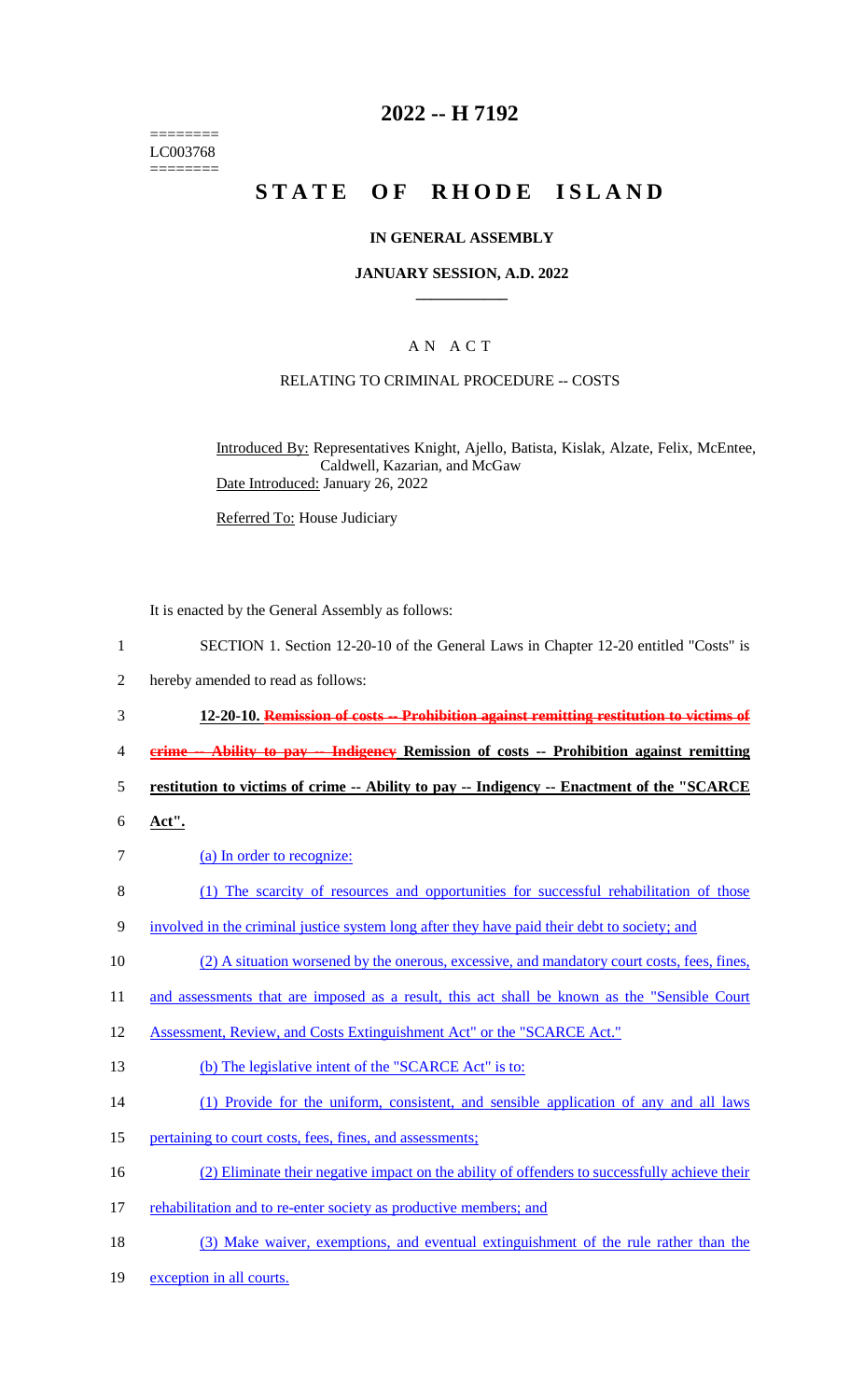1 (c) The general assembly finds as follows:

 (1) In contrast to court ordered restitution to victims of crime which in the sound exercise of judicial discretion should be available as a sentencing option in order to make victims whole, criminal justice fees have no formal punitive or public safety function. Instead, they undermine 5 public safety because the debt they cause can limit access to employment, housing, education, and public benefits, creating additional barriers to successful rehabilitation and productive reentry into 7 society. (2) Research put before and accepted by the general assembly in 2008 which resulted in

9 the passage of comprehensive yet largely ineffectual reforms in the assessment and collection of 10 court costs, fees, fines, and assessments show that criminal justice fees are difficult to collect and 11 typically cost the state almost as much or more than they end up collecting in revenue. Indeed, 12 court costs, fees, fines, and assessments are both an ineffectual, inefficient, and possibly 13 unconstitutional way of raising revenue for the state, especially in the case of fees and assessments 14 that are earmarked for "the general fund" or incorporated as "general revenues". 15 (3) The use of criminal justice fees has been argued by some to be unconstitutional.

16 Recently, the United States Supreme Court held in Timbs v. Indiana that the Eighth Amendment's 17 protection against excessive fines is "fundamental to our scheme of ordered liberty with deep roots 18 in our history and tradition." Others have argued that using the criminal justice system to raise 19 money for the state is not only misplaced, inefficient, and wrong, but may violate state 20 constitutional provisions regarding separation of powers and the traditional roles of the legislative 21 branch to set and the executive branch to collect taxes.

 $(a)(d)$  The payment of costs in criminal cases may, upon application, be remitted by any justice of the superior court; provided, that any justice of a district court may, in his or her discretion, remit the costs in any criminal case pending in his or her court, or in the case of any prisoner sentenced by the court, and from which sentence no appeal has been taken. Notwithstanding any other provision of law, this section shall not limit the court's inherent power to remit any fine, fee, assessment or other costs of prosecution, provided no order of restitution shall be suspended by the court.

- 29 (e) Notwithstanding any provision of law to the contrary, including, but not limited to, the 30 applicable provisions of §§ 12-18.1-3, 12-25-28, 21-28-4.01, 21-28-4.17, 21-28-4.17.1, 23-1-3, and
- 31 31-27-2, any and all court costs, fees, fines, or assessments required by law in criminal cases:

32 (1) Shall not be assessed, ordered, or collected by the court when the defendant is sentenced

- 33 to serve a prison term of incarceration of six (6) months or more in connection with the case in
- 34 which the court costs, fines, or fees are otherwise required;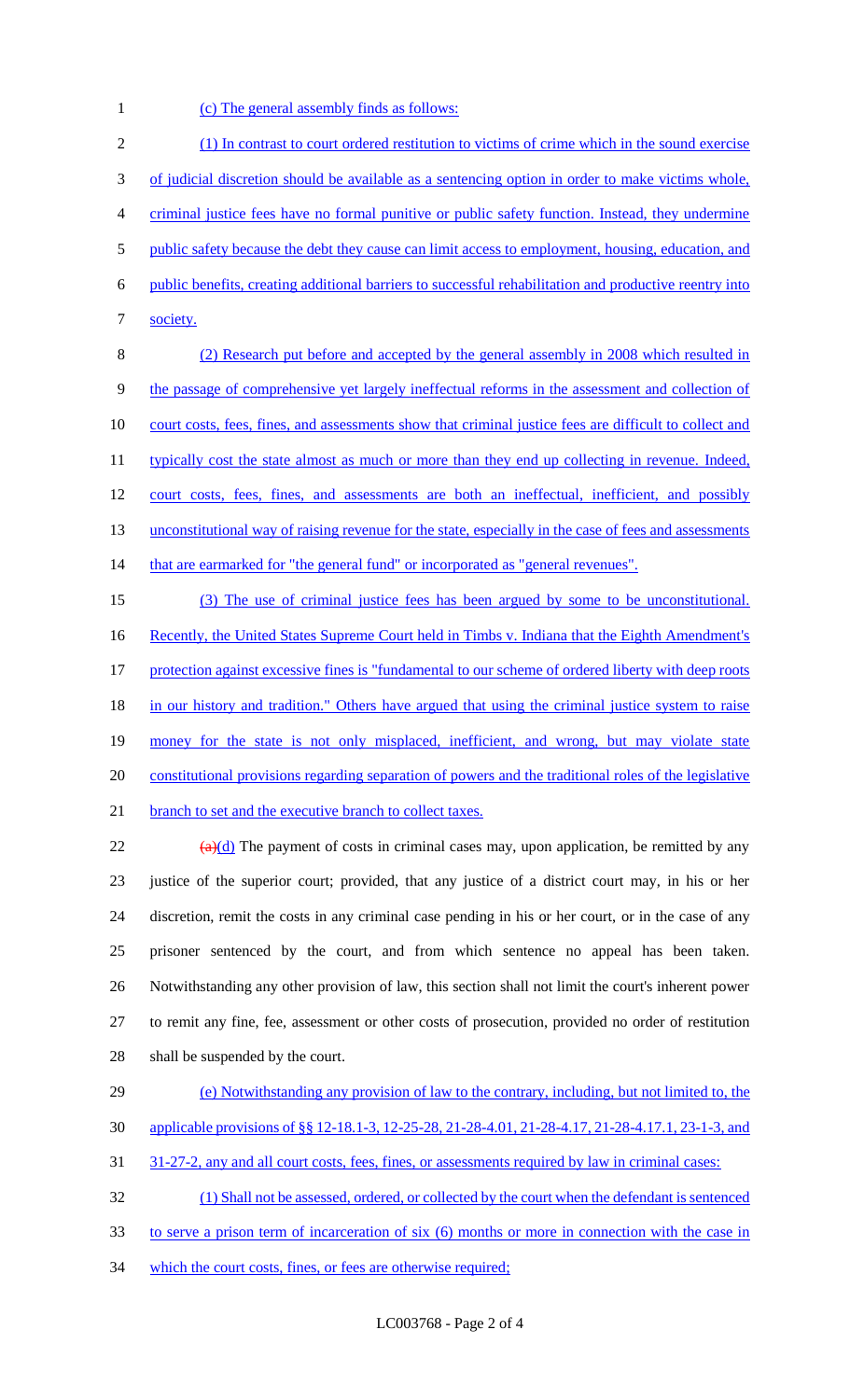| $\mathbf{1}$   | (2) Shall not be assessed, ordered, or collected by the court when the defendant is subject                               |
|----------------|---------------------------------------------------------------------------------------------------------------------------|
| $\overline{2}$ | to a court order for restitution to victims of crime in the amount of two hundred and fifty dollars                       |
| 3              | (\$250) or more in connection with the case in which the court costs, fines, or fees are otherwise                        |
| 4              | required; and                                                                                                             |
| 5              | (3) Any payment order and remaining balance shall be extinguished by operation of law                                     |
| 6              | three (3) years from the date that it was imposed.                                                                        |
| $\tau$         | $\left(\frac{1}{2}\right)$ For purposes of §§ 12-18.1-3(d), 12-21-20, 12-25-28(b), <del>21-28-4.01(e)(3)(iv)</del> 21-28- |
| 8              | $4.01(c)(4)(iii)$ and 21-28-4.17.1, the following conditions shall be prima facie evidence of the                         |
| 9              | defendant's indigency and limited ability to pay:                                                                         |
| 10             | (1) Qualification for and/or receipt of any of the following benefits or services by the                                  |
| 11             | defendant:                                                                                                                |
| 12             | (i) temporary assistance to needy families                                                                                |
| 13             | (ii) social security including supplemental security income and state supplemental                                        |
| 14             | payments program;                                                                                                         |
| 15             | (iii) public assistance                                                                                                   |
| 16             | (iv) disability insurance; or                                                                                             |
| 17             | (v) food stamps                                                                                                           |
| 18             | (2) Despite the defendant's good faith efforts to pay, outstanding court orders for payment                               |
| 19             | in the amount of one-hundred dollars (\$100) or more for any of the following:                                            |
| 20             | (i) restitution payments to the victims of crime;                                                                         |
| 21             | (ii) child support payments; or                                                                                           |
| 22             | (iii) payments for any counseling required as a condition of the sentence imposed                                         |
| 23             | including, but not limited to, substance abuse, mental health, and domestic violence.                                     |
| 24             | (g) The provisions of the "SCARCE ACT" shall be inapplicable to court ordered restitution                                 |
| 25             | to victims of crime.                                                                                                      |
| 26             | SECTION 2. This act shall take effect upon passage. The provisions shall be given                                         |
| 27             | prospective effect and retroactive effect for all offenses on or after January 1, 1985.                                   |

======== LC003768 ========